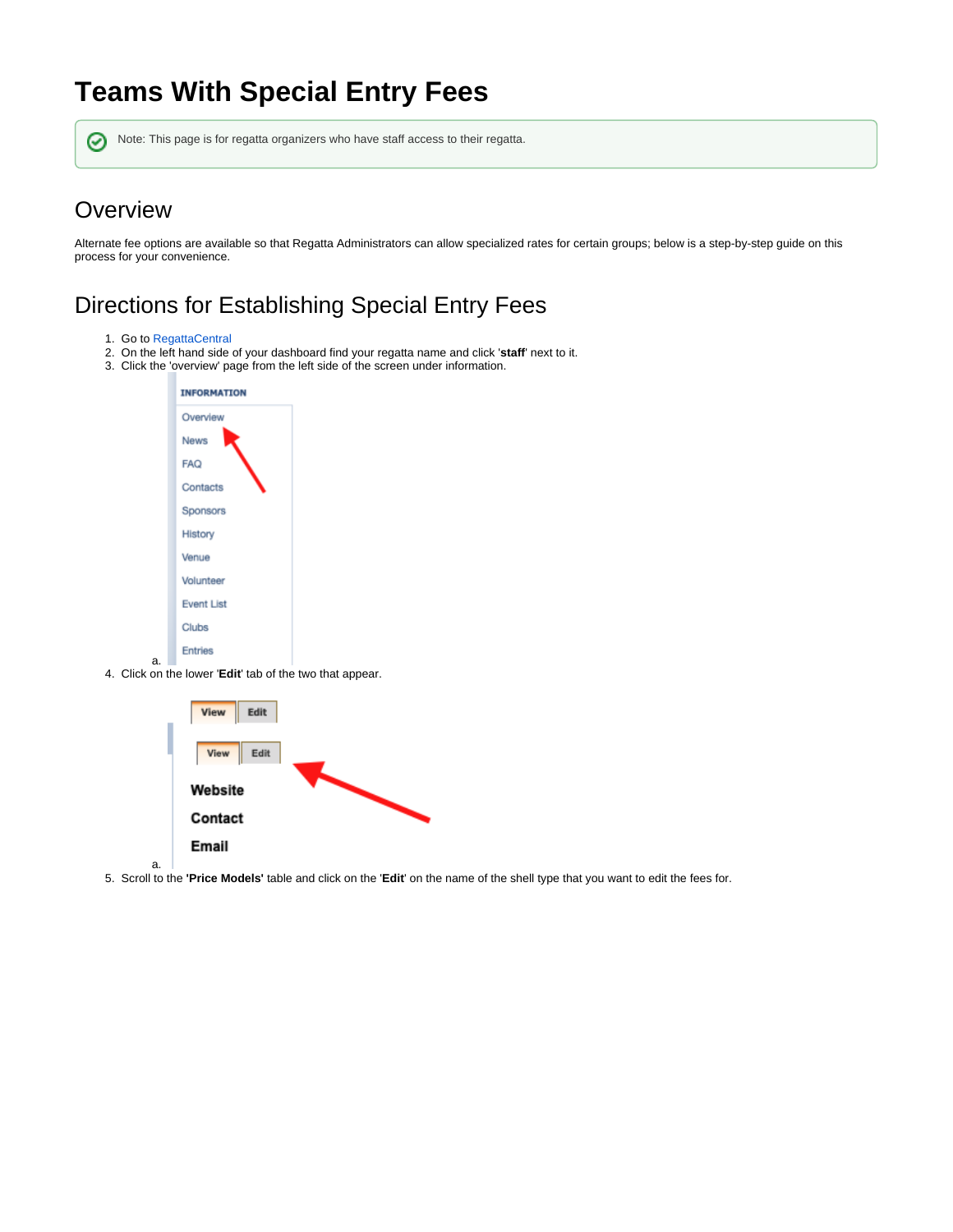| If taxes are required, you can provision them on each Event on the<br>Event List page. You will need to configure taxes BEFORE registration<br>opens. If you have any questions, contact your Account Manager or<br>email support@regattacentral.com.<br>1X Edit XDelete |  |
|--------------------------------------------------------------------------------------------------------------------------------------------------------------------------------------------------------------------------------------------------------------------------|--|
|                                                                                                                                                                                                                                                                          |  |
|                                                                                                                                                                                                                                                                          |  |
| 2-/2X Edit                                                                                                                                                                                                                                                               |  |
| 4+/4x Edit XDel                                                                                                                                                                                                                                                          |  |
| 8 Edit XDelete                                                                                                                                                                                                                                                           |  |
| Add new Price Model                                                                                                                                                                                                                                                      |  |

6. Change the '**Alternate Fee**' box to reflect the amount that you want special clubs to pay.

| Manager or email support@regattacentral.com. |         | If taxes are required, you can provision them on each Event on the Event List page. You will need<br>to configure taxes BEFORE registration opens. If you have any questions, contact your Account |  |
|----------------------------------------------|---------|----------------------------------------------------------------------------------------------------------------------------------------------------------------------------------------------------|--|
| Title*                                       | $2x/2-$ |                                                                                                                                                                                                    |  |
|                                              |         | Price                                                                                                                                                                                              |  |
| Standard*                                    |         | 60                                                                                                                                                                                                 |  |
| Early                                        |         |                                                                                                                                                                                                    |  |
| Late                                         |         |                                                                                                                                                                                                    |  |
| Alternate Standard                           |         | 30                                                                                                                                                                                                 |  |
| <b>Alternate Early</b>                       |         |                                                                                                                                                                                                    |  |
| Alternate Late                               |         |                                                                                                                                                                                                    |  |
|                                              |         |                                                                                                                                                                                                    |  |

7. Click **'Save'**

a.

- 8. On the bottom left of the page click **'update**'
- 9. Click on '**Quick Links**' under Staff in the left-hand menu.

|    | <b>STAFF</b>       |
|----|--------------------|
|    | <b>Quick Links</b> |
|    |                    |
|    |                    |
| a. |                    |

10. Click on the link for **'Teams with Special Entry Fees**'

- · Guaranteed Entries (To enable, configure at least one
- Entries & Waitlist
	- Entries & Waitlist Manager
	- Teams with Special Entry Fees
	- Allow Users to bypass Payment Requirement
- Accounting

a.

- Invoice Summary (Payment Ledger)
- 11. Start typing in the name of a team you want to receive the alternate price. A drop-down menu will appear with names for you to choose from. Click the correct one.